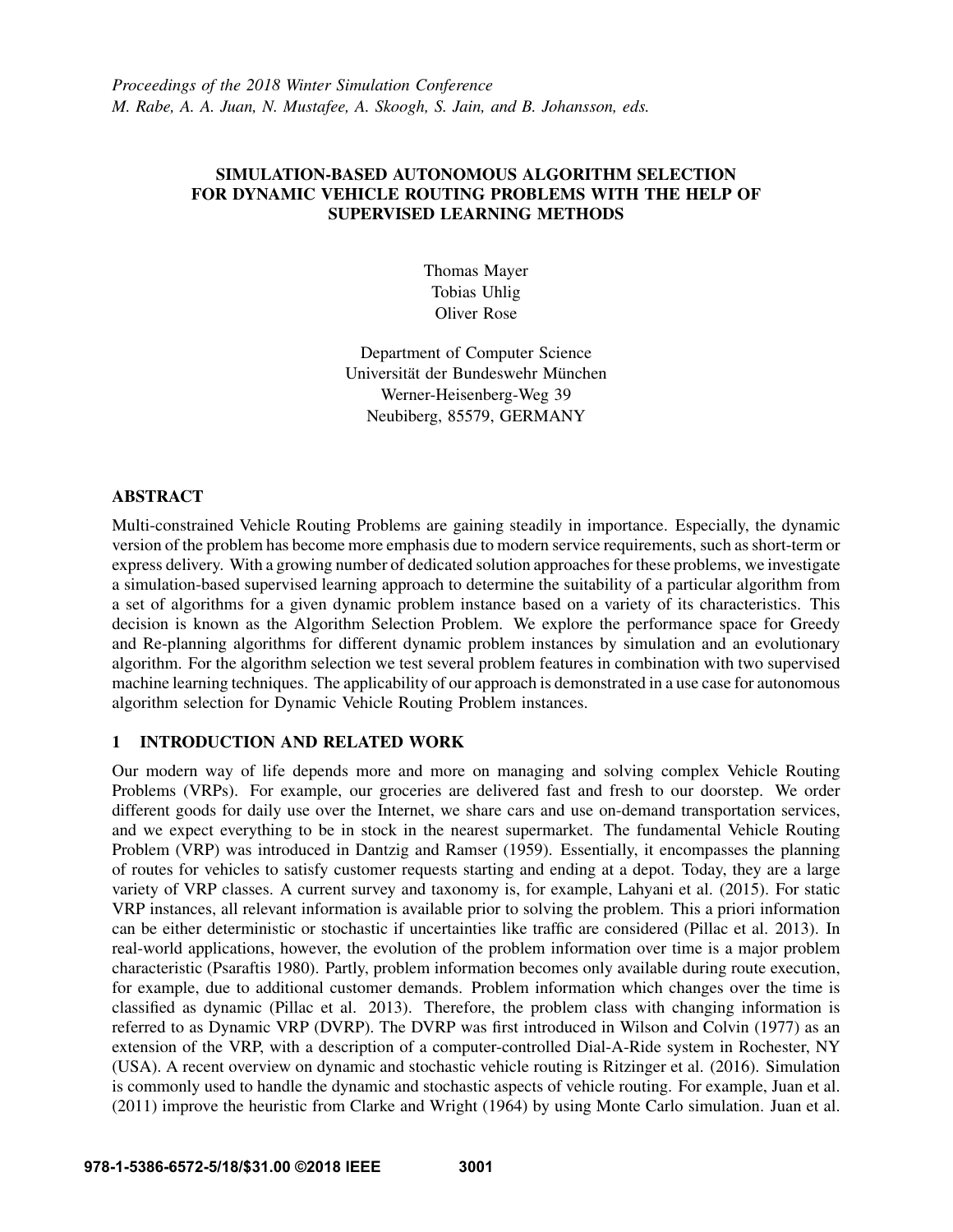(2015) provide an extensive review of approaches using simulation to solve combinatorial optimization problems. These authors introduce the concept of Simheuristics, a methodology that integrates simulation into the solution finding process for combinatorial optimization problems. This methodology is also used in Gruler et al. (2017) to solve the Two-Echelon Location Routing Problem, a combination of the Capacitated Location Routing Problem (CLRP) and a VRP. Psaraftis et al. (2016) provide a broad overview on solution methods mainly addressing the DVRP. Since the late seventies, considerable research has focused on the dynamic and stochastic aspects in vehicle routing. Pillac et al. (2013) and Psaraftis et al. (2016) describe an explosion of the number of related papers after the year 2000. Most of these papers focus on algorithm and solution development. With regard to the No Free Lunch Theorem introduced in Wolpert and Macready (1997), we know that there is no strictly superior heuristic or parameterization for a solving framework that outperforms all other heuristics or all other parameterizations for all problem instances. Due to the intense research in this area and the increased number of algorithms and solution approaches for different variations of the VRP, the following research questions arise: Which is the best solution approach or algorithm for a specific problem instance? And, is it possible to distinguish between problem instances to select the likely better performing algorithm? In addition, there will be difficulties in comparing published results and employed approaches (Ritzinger et al. 2016).

The question about the best algorithm for a given problem instance is not only arising in the context of vehicle routing. It is a general problem, formalized and introduced in Rice (1976) as the Algorithm Selection Problem (ASP). Figure 1 visualizes a framework for the ASP proposed in Rice (1976). The framework aims to support the prediction of the best algorithm performance for a problem instance based on measurable features (Smith-Miles and Lopes 2012). The framework visualized in Figure 1 describes the following four main components:

- the problem space *P* contains a set of problem instances;
- the feature space *F* represents a set of measurable features, which can be extracted from all problem instances in *P*; the feature extraction process has to be less time-consuming compared to solving the problem instances with algorithms from the algorithm space *A*;
- the algorithm space *A* contains a portfolio of algorithms that are able to solve the problem instances from *P*;
- the performance space *Y* describes a mapping from algorithm results to a performance metric.



Figure 1: A framework for the Algorithm Selection Problem (ASP) introduced in Rice (1976).

The main challenge of the ASP is to find a selection mapping  $S(f(x))$  for a problem instance  $x \in P$  with feature vector  $f(x)$  into the algorithm space A. The mapping has to maximize the performance metric  $||y||$ for  $y(\alpha, x)$ , where  $\alpha$  is an algorithm in A. In general, there is a lot of research in the area of performance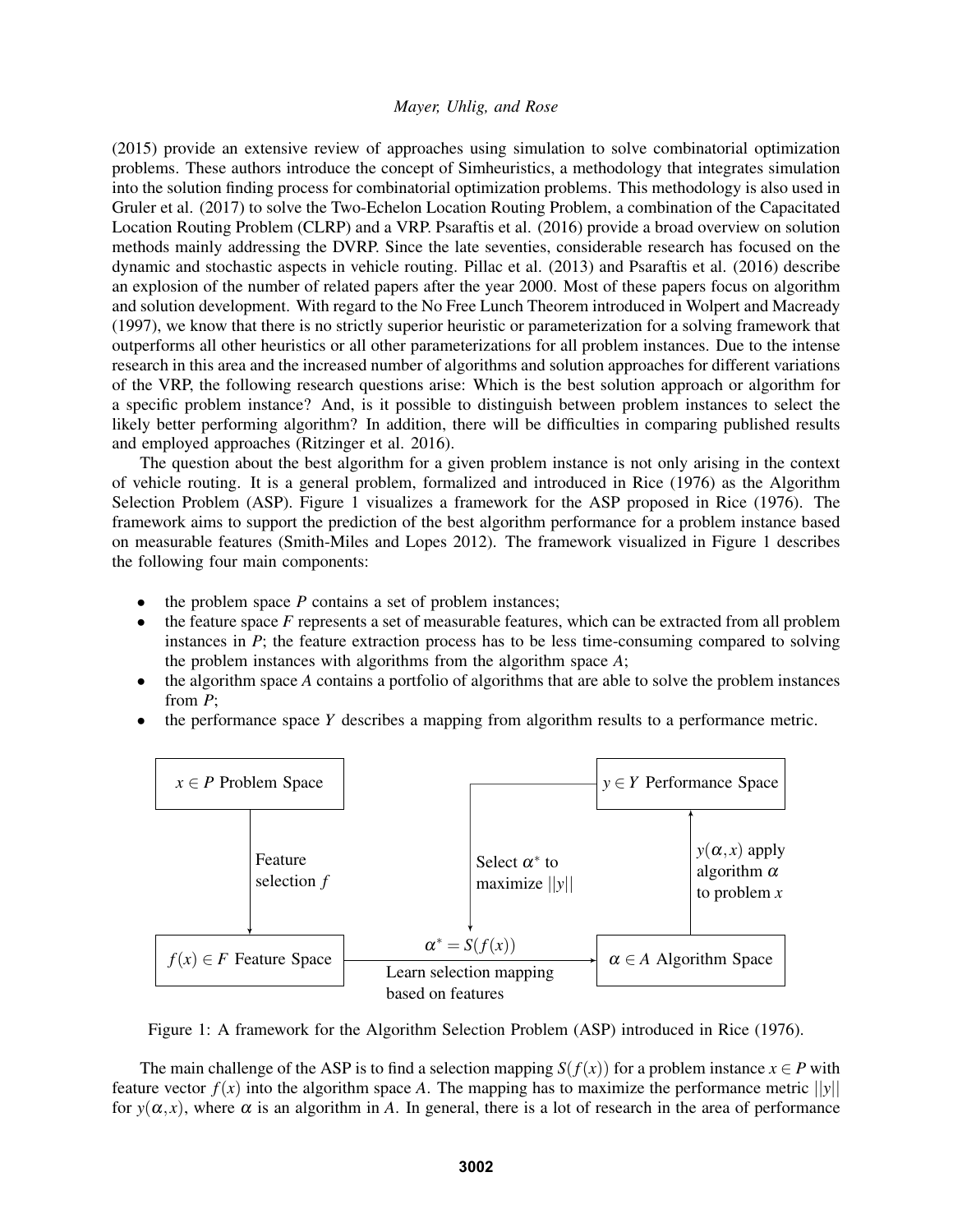prediction for algorithms that can be related to the ASP. A broad discussion about algorithm selection across a variety of disciplines is given in the survey paper Smith-Miles (2009). In the domain of vehicle routing, Smith-Miles et al. (2010) investigate the Traveling Salesman Problem (TSP) difficulty by learning from a large number of instances. The work uses an evolutionary algorithm to evolve TSP instances that are intentionally easy or hard for algorithms based on the Lin-Kernighan heuristic method (Lin and Kernighan 1973). Features are derived from the problem instances and the impact of these features for the difficulty of the algorithms is investigated. Mersmann et al. (2012) investigate the success of 2-opt-based local search algorithms for solving the TSP and show important features that make problem instances hard or easy for 2-opt approaches. Wagner et al. (2018) study algorithm selection for the Traveling Thief Problem (TTP) based on TSP features. The TTP is a combination of the TSP and the Knapsack Problem (KP). Earlier work focuses on the impact of problem features to the problem difficulty in general. For example, Cheeseman et al. (1991) demonstrate that the variance of the distance matrix correlates with the TSP difficulty for exact solution approaches. Ridge and Kudenko (2007) show that this is also true for heuristic solution approaches.

Early work in the domain of dynamic vehicle routing focuses on intrinsic characteristics of problem instances independently from algorithm selection. Lund et al. (1996) introduced the Degree of Dynamism (DOD), a measure of the dynamism of a routing problem. The DOD describes the ratio between dynamic customer requests and the sum of dynamic and static customer requests. The DOD can be interpreted as a very general feature  $f(x) \in F$  for a dynamic routing problem  $x \in P$  in the context of the ASP. Larsen (2000) developed a framework based on the DOD. The framework classifies weak, moderate, and strong dynamic systems and recommends solution approaches for these classes of dynamic routing problems. Larsen (2000) also introduced the Effective Degree of Dynamism (EDOD) as extension to the DOD. The EDOD considers the planning horizon *T* for the calculation of the measure of the dynamism of a routing problem. Larsen (2000) also studies the relation between DOD, EDOD, and routing costs for the Partially Dynamic Traveling Repairman Problem (PDTRP). In Mayer et al. (2017) we introduced the Location-based Degree of Dynamism (LDOD) capturing the location of the dynamic customer request. We show that there is a positive correlation between the proposed LDOD and the resulting DVRP solution quality for Greedy and Re-planning algorithms. In the context of the ASP, the LDOD is also a very predictive feature  $f(x)$ of the feature space *F* for a DVRP.

An evolutionary hyper-heuristic which is able to evolve and generate sophisticated sequences of existing low-level heuristics to solve a DVRP is introduced in Garrido and Riff (2010). A hyper-heuristic uses a higher-level heuristic to select among simpler heuristic search algorithms (Burke et al. 2003) and can be discussed within the ASP Framework shown in Figure 1. In the context of a hyper-heuristic, features *F* are not intrinsic characteristics of the problem instances like the DOD or the LDOD. The performance of the simpler heuristics can be seen as features *F* (Smith-Miles and Lopes 2012).

Our research focuses on the investigation, whether the discussed intrinsic characteristics and new ones can be used to distinguish between problem instances, and if it is possible to autonomously select algorithms based on the measured features between instances. Therefore, we take the existing DVRP instance features from the literature and use them in combination with new problem features for algorithm performance prediction and autonomous algorithm selection. The basis for the implemented supervised learning approach is data which were collected with the help of simulation. To this end, we first generate dynamic problem instances from existing static instances with the help of the general purpose metaheuristic optimization framework SEREIN (Uhlig 2015). Existing and new problem features that capture the dynamism of the generated instances are applied. The performance space is constructed based on Greedy and Re-planning algorithms, which we implemented in the open-source Rich Vehicle Routing Problem Simulator (RVRP Simulator) introduced in Mayer et al. (2016). The problem and performance space generation is outlined in Section 2. With the help of the results from the simulations, we are able learn the relationship between the problem features and the algorithm performance. Section 3 focuses on the feature space and the comparison of two machine learning techniques that we used to represent the relationship between features and algorithm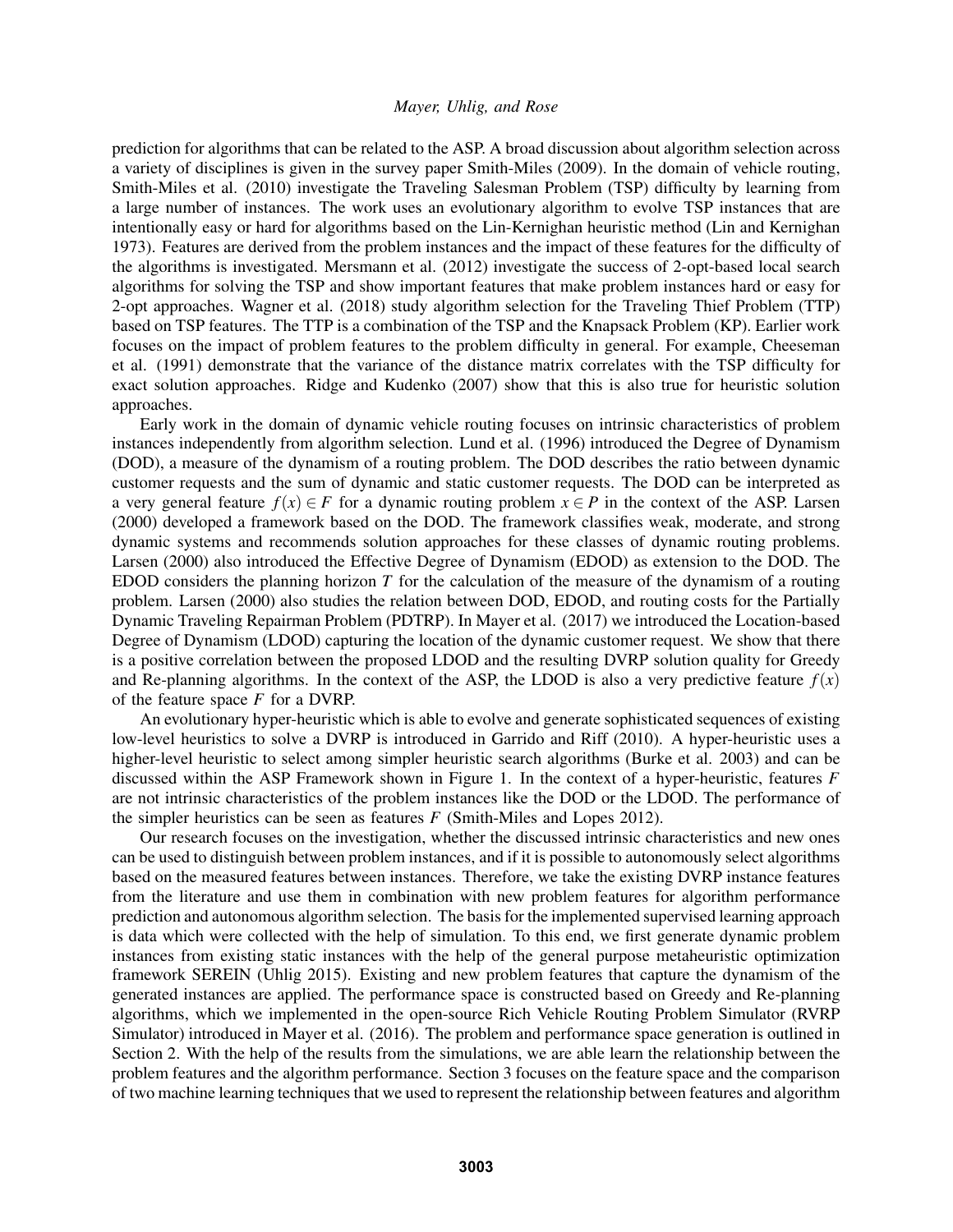performance. Our approach is evaluated by algorithm performance prediction for fresh problem instances, which we outline and discuss in Section 4. Our approach shows its validity for automated algorithms selection for DVRP instances. Conclusions are drawn in Section 5.

### 2 PROBLEM AND PERFORMANCE SPACE

The DVRP is a very generic problem where different authors consider different variations (Psaraftis et al. 2016). All variations have in common that they are addressed with the help of simulation. The changing problem information over time makes the DVRP well suited for Discrete Event Simulation. Currently, our research focuses on the most basic version of a DVRP. We not consider any capacity constraints or any restrictions regarding the customer requests such as time windows or service times. The focus lies on problem instances with one depot and one vehicle only. Note that instances that are partly dynamic, i.e.,  $0 < DOD < 1$ , are considered only. In general, there is a lack of DVRP instances. Our research shows that out of 50 recent papers discussing solution approaches for the DVRP,  $> 60\%$  are evaluating their solutions purely with random problem instances, or instances which are based on real-world data. Another  $> 25\%$ are randomizing static problem instances. Only 9% of the considered papers are evaluating their approaches with existing public DVRP instance repositories. Most of these papers are using instances introduced in Kilby et al. (1998) or Bent and Van Hentenryck (2004). The reason for this small percentage is the lack of DVRP instances with various restrictions and constraints. Due to the described shortage of suitable dynamic problem instances, we are following the approach to derive dynamic from static instances. Figure 2 visualizes the four static VRP instances from Christofides (1976) that we considered for our research. They have either equally distributed (CMT01, CMT04) or clustered (CMT11, CMT12) customer requests.



Figure 2: A subset of static VRP instances introduced from Christofides (1976), considering equally distributed (CMT01, CMT04) and clustered (CMT11, CMT12) customer requests which are represented by dots.

To derive dynamic from static DVRP instances, two decisions have to be made. The first decision is which customer requests should be dynamic and the second is when the requests appear during the planning time horizon. The number of dynamic customer requests is determined by the DOD, which, in our case, is smaller than 1. To expand the performance space *Y* for an algorithm  $\alpha \in A$ , compare Figure 1, as wide as possible, the decision which customer requests should be dynamic is made by a genetic algorithm. The main task of the genetic algorithm is to find dynamic problem instances where the algorithm performs very well and also instances where the same algorithm performs very badly. For our research, we applied the genetic algorithm implemented in the general purpose metaheuristic optimization framework SEREIN (Uhlig 2015). SEREIN evaluates the created instance by means of the RVRP Simulator introduced in Mayer et al. (2016). The RVRP Simulator provides a set of standard algorithms to handle the dynamic requests. For the evaluation, we choose a simple Greedy algorithm provided by the simulator. For a more detailed description of the implemented algorithm see Mayer et al. (2017). The second decision, when the dynamic requests appear, is not made by the genetic algorithm. Currently, we intend to minimize the influence of the time  $t_i$  when request *i* appears. It is obvious that requests appearing very late are probably producing higher routing costs. For example, if all dynamic requests appear when the vehicle finished its initial route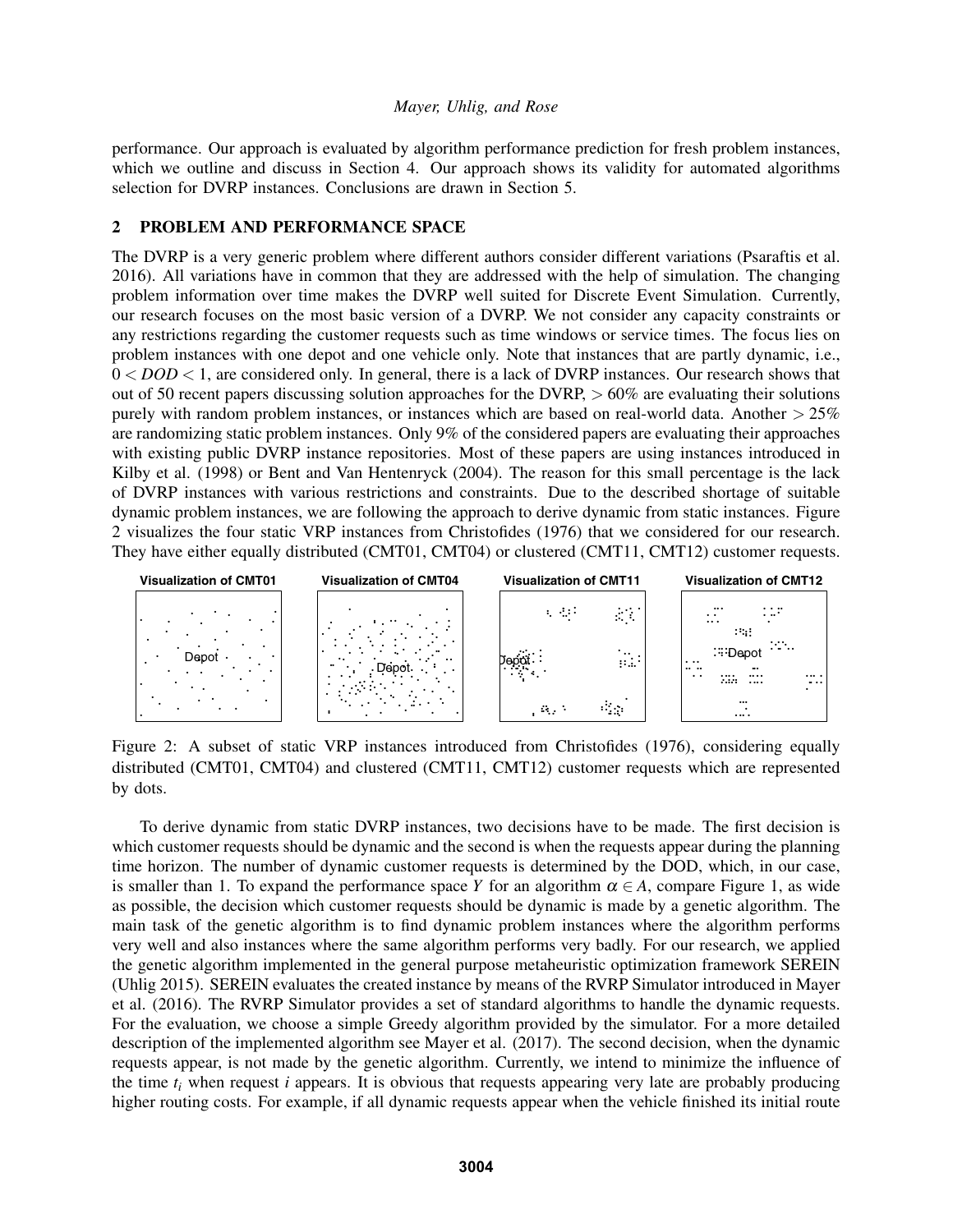planned for the static customer requests, the employed algorithm cannot integrate the dynamic requests into the existing route. Every time a dynamic request appears, the vehicle has to start from the depot to service the customer, which results in high routing costs. To prevent this interdependency, we partly follow the approach introduced in Mayer et al. (2017) and determined the time  $t_i$  for a dynamic request  $i$  as evenly distributed between 0 and the time horizon *T*. So, for all created points in time *t<sup>i</sup>* for all dynamic requests *n* the following rule is valid:  $t_{i+1} - t_i = d_i; d_i = d_{i+1} \forall i$ , where  $t_{n+1} = T$ . *T* is determined by solving the static instance with the Jsprit framework (Schröder 2018). To prevent the interdependency between the location of request *i* and the time *t<sup>i</sup>* , we executed the simulation to evaluate the dynamic problem instance several times with different assignments between  $t_i$  and  $i$ . Additionally, we simulated the instances in a reversed routing order. For example, if a routing starts with servicing the static customer *A*, *B*, and ends at static customer *C*, additional simulations in reversed order where the routing starts at customer *C* and ends with servicing customer *A* are performed. To generate one dynamic problem instance created from SEREIN, we had to determine 6 different routing costs with the help of simulation. The average of these routing costs is used by SEREIN to unfold the search space, identifying instances which are easy and hard to solve for the Greedy algorithm. SEREIN created 2,000 dynamic problem instances for each combination of  $DOD \in \{0.1, 0.2, \ldots, 0.9\}$  and problem instance shown in Figure 2. This results in 72,000 dynamic problem instances which got evaluated with 432,000 simulations, only to investigate the performance space *Y* for the Greedy algorithm. Each of the 72,000 problem instances we also solved with a Re-planning algorithm which we implemented for the RVRP Simulator. We did not use the Re-planning algorithm described in Mayer et al. (2017). A new algorithm using the R package *tspmeta* from Mersmann et al. (2013) was implemented. The implementation bases on a 2-opt optimization algorithm, which was one of the first successful algorithms to solve larger TSP instances and which is still widely used in practice (Mersmann et al. 2013). Due to the stochastic characteristics of the Re-planning algorithm, each dynamic problem instance was simulated several times. Overall, we used an additional 432,000 simulations (also considering simulations in reverse customer request order) to collect the results for the Re-planning algorithm. An excerpt of the results of the simulations is shown in Figure 3.



Figure 3: The left diagram shows the routing costs determined with the help of simulation for the Greedy and Re-planning algorithm. All problem instances are derived from CMT12 with a DOD of 0.6 with the help of SEREIN. The right diagram shows the sorted routing costs and determined performance classes.

The left diagram in Figure 3 shows the average routing costs for the DVRP instances with a DOD of 0.6. The instances are derived from the static VRP instance CMT12. We observe that there are instances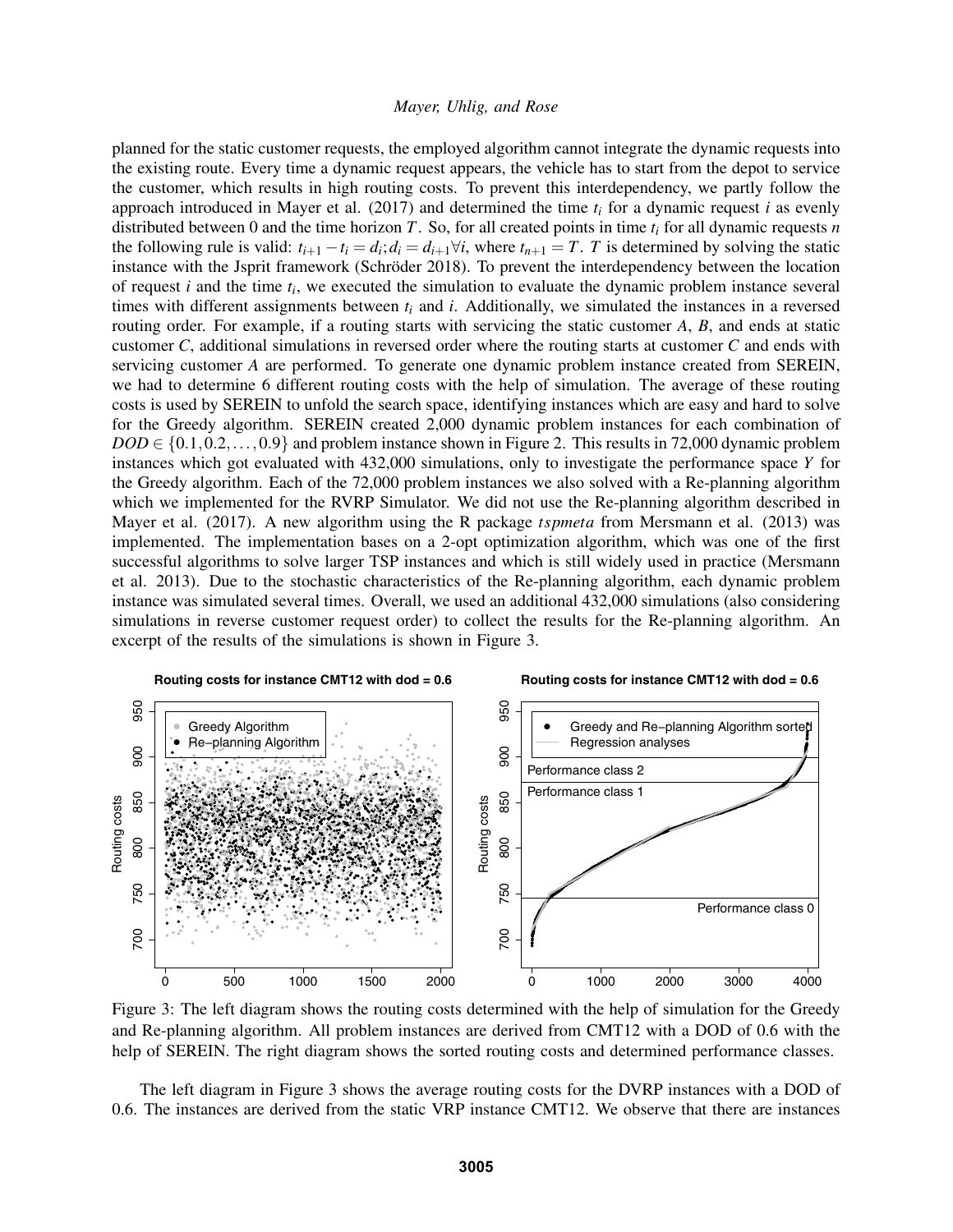hard to solve (high costs) and easy to solve (low costs) for both algorithms. The performance of the Re-planning algorithm is more or less average for all instances. We conclude that there are instances where the Greedy algorithm outperforms the Re-planning algorithm and vice versa. Our research challenge is now to distinguish between these instances based on measurable instance features to make reasonable algorithm selections (Figure 1). Two different machine learning techniques to identify these instances are implemented, a classification and a regression model. Both approaches are realized with Artificial Neural Networks (ANN), see the following Section. A regression analysis estimates the relationships among variables, in our case the relation between the problem instance and the algorithm performance. A classification model assigns categories to given inputs. Therefore, for the classification model, the routing costs and created performance classes had to be evaluated first. For the human eye it is easy to see that instances with routing costs below 750 are somehow special or different from instances with routing costs above 750 due to the density of the visualized results. The same is valid for instances with routing costs around 860. To determine these borders algorithmically, a regression analysis with breakpoint estimation was applied to the sorted routing costs. We used the regression model introduced in Muggeo (2003). With this model, the borders of the performance classes can be estimated very well, see the right diagram in Figure 3. For each created DVRP instance the associated performance class for each algorithm is defined. Three performance classes for each instance of each DOD are considered. In summary, we obtained the performance of each algorithm for the generated instances. From there, a differentiation between these instances based on measurable features is needed. We try to learn which features have an influence and are significant to predict algorithm performance. By understanding which feature combination leads to good algorithm performance, algorithm performance prediction for unseen instances which is the base for automated algorithm selection gets possible. In the following Section, the selected features that are used to distinguish between problem instances are discussed. The following Section will also introduce our implemented machine learning approaches, which were employed to learn the relation between features and algorithm performance.

## 3 FEATURE SPACE AND SELECTION MAPPING

There are several features for TSP instances available in the literature. For example, Wagner et al. (2018) base their case study on algorithm selection for the TTP on 47 different TSP features. We applied a subset of these features to determine statistics for the dynamic requests, see Table 1. Additionally, we developed new features mainly describing a ratio between the location of the dynamic and the location of all customer requests, also part of Table 1. They are capturing the dynamism of the problem instance and are partially based on existing TSP features.

We calculated all features from Table 1 for all 72,000 created DVRP instances. We standardize all values using the standard scalar method implemented in Pedregosa et al. (2011). These standardized feature vectors are the input for both models (classification and regression). Artificial Neural Networks (ANNs) map an un-labeled input (the standardized feature vector) to a label (output) using internal data structures. The performance classes associated to the instances in a one-hot encoded form are the output for the classification model. The outputs for the regression model are the standardized routing costs of the instances. For each algorithm (Greedy, Re-planning) we constructed a classification and a regression model. In total, we trained and tested four ANNs. Due to its popularity, we used Tensorflow from Google Brain introduced in Abadi et al. (2016) for the implementation. Both ANNs used for classification have 4 hidden layers with 11, 10, 9, and 8 neurons. The input layer has 18 neurons and the output layer has 3. The neurons from the input and hidden layers are using the activation function RELU (Nair and Hinton 2010), the neurons from the output layer use SOFTMAX (Bridle 1990). The structure of the ANNs used for regression is slightly different. Here, we implemented 4 hidden layers with 9, 10, 11, and 12 neurons. The input layer has 30 and the output layer has 1 neuron. All neurons are using the activation function RELU. The structures of the classification and the regression model were set up using systematic trial and error, a common approach to approximate the optimal number of hidden layers and neurons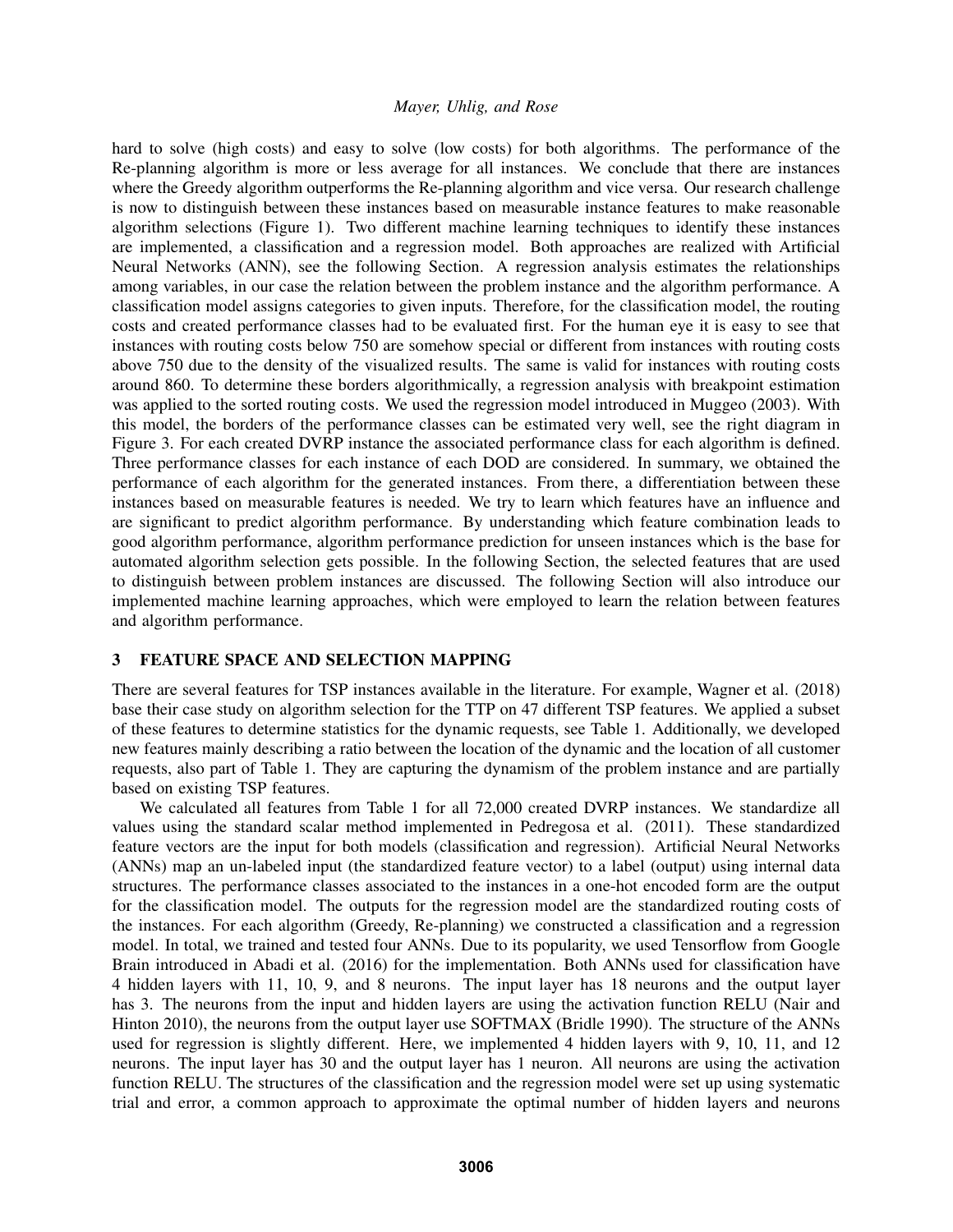| TSP instances features            | Description                                                                   |  |  |  |  |
|-----------------------------------|-------------------------------------------------------------------------------|--|--|--|--|
| $\textit{ANGLE}_{\textit{MEAN}},$ | Statistics of the distribution of the angle between a dynamic customer        |  |  |  |  |
| $\textit{ANGLE}_{\textit{VAR}}$   | request and its two next dynamic neighbors                                    |  |  |  |  |
| $MST_{MEAN}, MST_{VAR}$           | Construct minimum spanning tree (MST) for dynamic customer requests,          |  |  |  |  |
|                                   | then calculate the statistics of the distances                                |  |  |  |  |
| $NND_{MEAN}, NND_{VAR}$           | Distribution of distances of dynamic customer requests to its neighbors.      |  |  |  |  |
| DISTANCE <sub>DISTINCT</sub> ,    | Computes statistics describing the distribution of pairwise distances between |  |  |  |  |
| <b>DISTANCE<sub>VAR</sub></b>     | dynamic customer requests.                                                    |  |  |  |  |
| <b>CLUSTERNUMBER</b>              | Mean distances from all dynamic requests in a cluster to its centroid.        |  |  |  |  |
| <b>Ratio Features</b>             | Description                                                                   |  |  |  |  |
| <i>DOD</i>                        | The Degree of Dynamism introduced in Lund et al. (1996).                      |  |  |  |  |
| <b>EDOD</b>                       | The Effective Degree of Dynamism introduced in Larsen (2000)                  |  |  |  |  |
| <b>LDOD</b>                       | The Location based Degree of Dynamism (Mayer et al. 2017)                     |  |  |  |  |
| LDOD <sub>DEPOT</sub>             | Ratio between the distances of dynamic requests to all requests to the depot. |  |  |  |  |
| AREA                              | The ratio between the covered area of dynamic to all requests.                |  |  |  |  |
| CENTROID <sub>MEAN</sub> ,        | The ratio between the mean and the sum of distances of dynamic requests       |  |  |  |  |
| <b>CENTROID</b> SUM               | to the centroid to all customer requests to the centroid.                     |  |  |  |  |

Table 1: TSP instances features we applied on dynamic customer requests and features describing a ratio between the location of the dynamic and all customer requests.

(Basheer and Hajmeer 2000). All neurons of each layer are fully connected to all neurons of the following layer. We applied the optimization function *Adam* introduced in Kingma and Ba (2015) to determine the weights of the edges between the neurons of the ANNs. Especially for classification problems addressed with ANNs, balancing the training data is important (Basheer and Hajmeer 2000). It is recommended that the input data are evenly distributed between the classes (Swingler 1996). It should be prevented that the network is biased towards the over-represented classes. In our case, we had to ensure that not only the performance classes 0, 1, and 2 are evenly distributed, we also had to ensure that all instances with all DODs and all performance classes are evenly represented in the training and test data for the classification models. Therefore, we determined the minimum available datasets with the same instance, DOD, and performance class *mini*−*DOD*−*pc*. This minimum defines the maximum of datasets with the same combination of instance, DOD, and performance class we considered for the training and testing of our classification ANNs. The total number of datasets we consider for one algorithm is determined as follows: *number<sub>total</sub>* = *number<sub>instance* \* *number<sub>DOD</sub>* \* *number<sub>classes</sub>* \*  $min_{i-DOD-pc}$ . For the Greedy algorithm, where</sub> *min*<sub>*i*−*DOD−<sub>pc</sub>* is 38, we used 4,104 out of the 72,000 available datasets. The reason for the gap is the very</sub> over-represented performance class 1, compare Figure 3. For the Re-planning algorithm, *mini*−*DOD*−*pc* is < 20. To avoid working with too little data, we defined a minimum of 20 for *mini*−*DOD*−*pc*. For combinations of instances, DOD, and performance classes where the defined minimum is not reached, all available datasets are taken into account. As a consequence, those concerned combinations are under-represented in the ANN trainings and test data. For the regression models, we only had to balance the input data regarding instances and DOD. Beside testing our approach with unseen problem instances, see the following section, we applied the grouped cross validation method to validate our trained ANNs. The method divides the available data into *k* groups and constructs *k* different ANNs using *k* −1 data groups. The *k th* group is used for testing the constructed ANN (Twomey and Smith 1997). The error is determined using the mean of testing set errors of the groups. The grouped cross validation method is currently considered as the gold standard for testing ANNs. We had to ensure that the combinations of instances, DOD, and performance classes are evenly distributed within all created groups. For our validation we defined 5 data groups. The results of the validation of our constructed ANNs are shown in Table 2. The shown value for categorical accuracy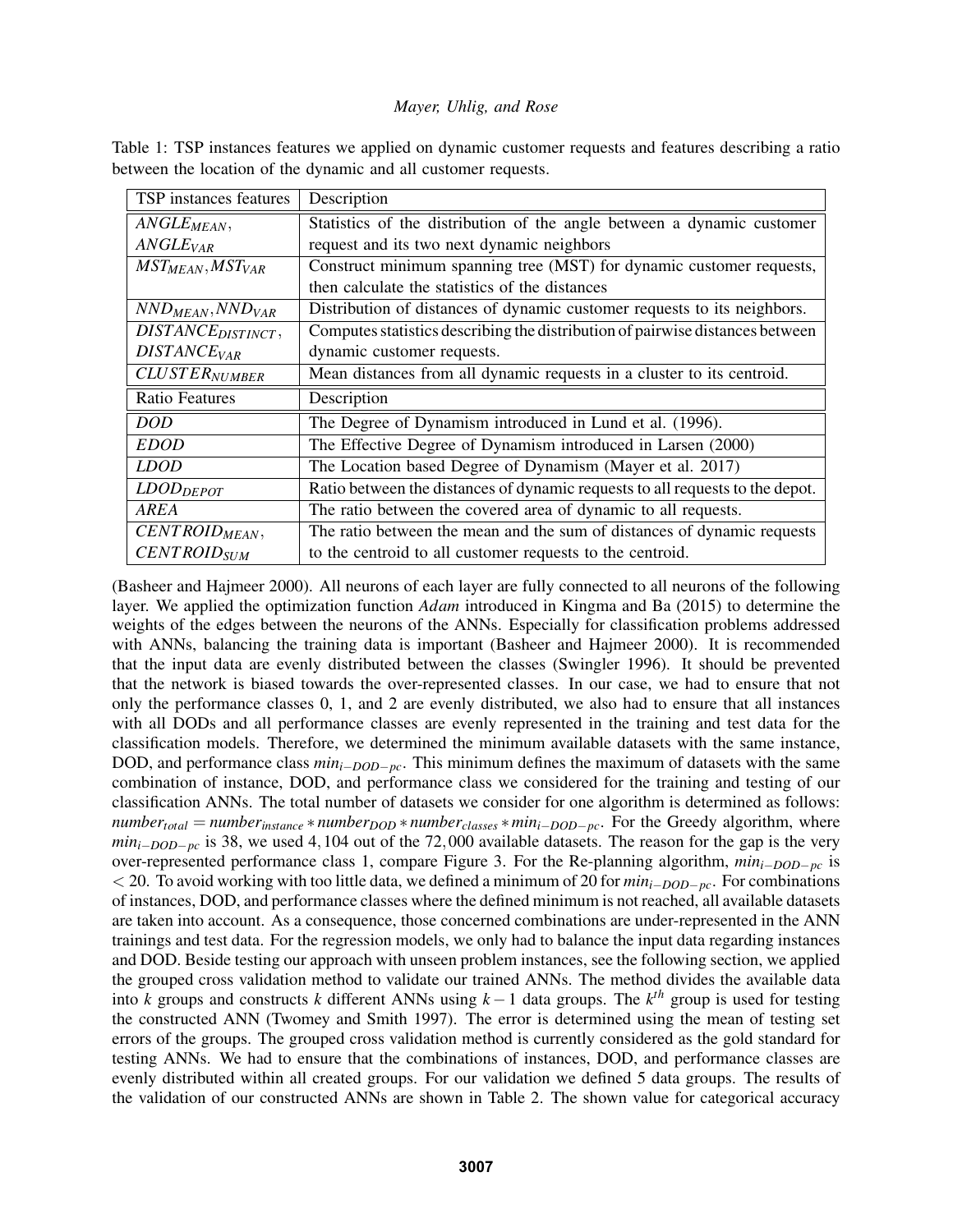for the classification model can be interpreted as percentage of how often the predicted value matches the true value. The applied metric for the regression model is the mean squared error (MSE), see for example, Lehmann and Casella (2006).

|             | Classification model                | Regression model                 |  |  |
|-------------|-------------------------------------|----------------------------------|--|--|
| Algorithm   | Categorical accuracy $(+/- \sigma)$ | Mean square error $(+/- \sigma)$ |  |  |
| Greedy      | $70.84\%$ (+/- 2.97%)               | $0.079$ (+/- 0.098)              |  |  |
| Re-planning | $85.60\%$ (+/- 4.07%)               | $0.067$ (+/- 0.103)              |  |  |

Table 2: Grouped cross validation results of our constructed ANNs.  $\sigma$  is the Standard deviation.

With a categorical accuracy greater than 70 percent, our classification ANNs perform significantly better than a random classification method. A random method would have an average accuracy of 33% considering the three performance classes to predict. But, nevertheless, in close to 30% or 15% of all cases our classification models predicted the wrong performance class. The main reason is the amount of data for training and testing. Due to the small number of instances with the performance classes 0 and 2, compare Figure 3, the overall data for learning and training is small. The evaluation of the wrongly classified problem instances shows that the wrongly predicted performance classes are usually neighbors of the correct classes. For example, if the ANN predicts the wrong performance class 2, usually the correct class is 1 and not 0. Additionally, these instances are usually close to the artificially defined performance class borders. That means that in general the distinction between instances with good and bad performance is possible based on our selected features. The problems arise at the performance class borders which would have a less negative effect if there were more data for training and testing. For the regression model, which uses all the available data, the MSE is reasonably low, the predicted results differ on average only 8% from the true values. The results show a relatively high standard deviation compared to the mean. That means that for some randomly created groups of data (cross validation) the prediction is very successful and for others only moderately successful. A deeper discussion about the performance and future work is given in Section 5. In the following Section, we will use the classification and the regression models for algorithm selection for unseen problem instances.

## 4 ALGORITHM SELECTION FOR UNSEEN PROBLEM INSTANCES

To test our classification and regression models with unseen problem instances, we created dynamic instances from a subset of VRP instances introduced in Christiansen and Lysgaard (2007). The employed instances are shown in Figure 4. We created 500 random instances for each instance for each  $DOD \in \{0.3, 0.4, ..., 0.8\}$ and determined the routing costs with the Greedy and the Re-planning algorithm. Each simulation needed to determine the costs for one instances for one algorithm is repeated five times. The average of the simulation results for one instance *i* is defined as costs  $(r_{greedy.i}, r_{replan.i})$ . The sum of these routing costs for each algorithm,  $R = \sum_{i=0}^{n} r_{algorithm,i}$ , is shown in Table 3 (column Greedy and Re-planning). Based on the known routing costs for the Greedy and for the Re-planning algorithm, we have been able to determine the correct algorithm selection for each problem instance. The correct selected algorithm is the one which produces the lower costs. The sum of the routing costs, based on a correct algorithm selection,  $Correct = \sum_{i=0}^{n} min(r_{greedy.i}, r_{replan.i})$ , is also shown in Table 3 (column Correct). Additionally, Table 3 shows the sum of the routing costs based on an algorithm selection with the classification (column Classification) and the regression (column Regression) models. Note, that we cannot make a statement about which algorithm to select if the predicted performance classes from the Greedy and the Re-planning classification models are identical. In this case, a random algorithm is chosen. Due to this limited explanatory power for identically predicted performance classes, we introduced an approach that uses the regression model to select algorithms if the classification models predict the same performance class. The sum of the routing costs based on this mixed approach is also shown in Table 3 (column Mixed).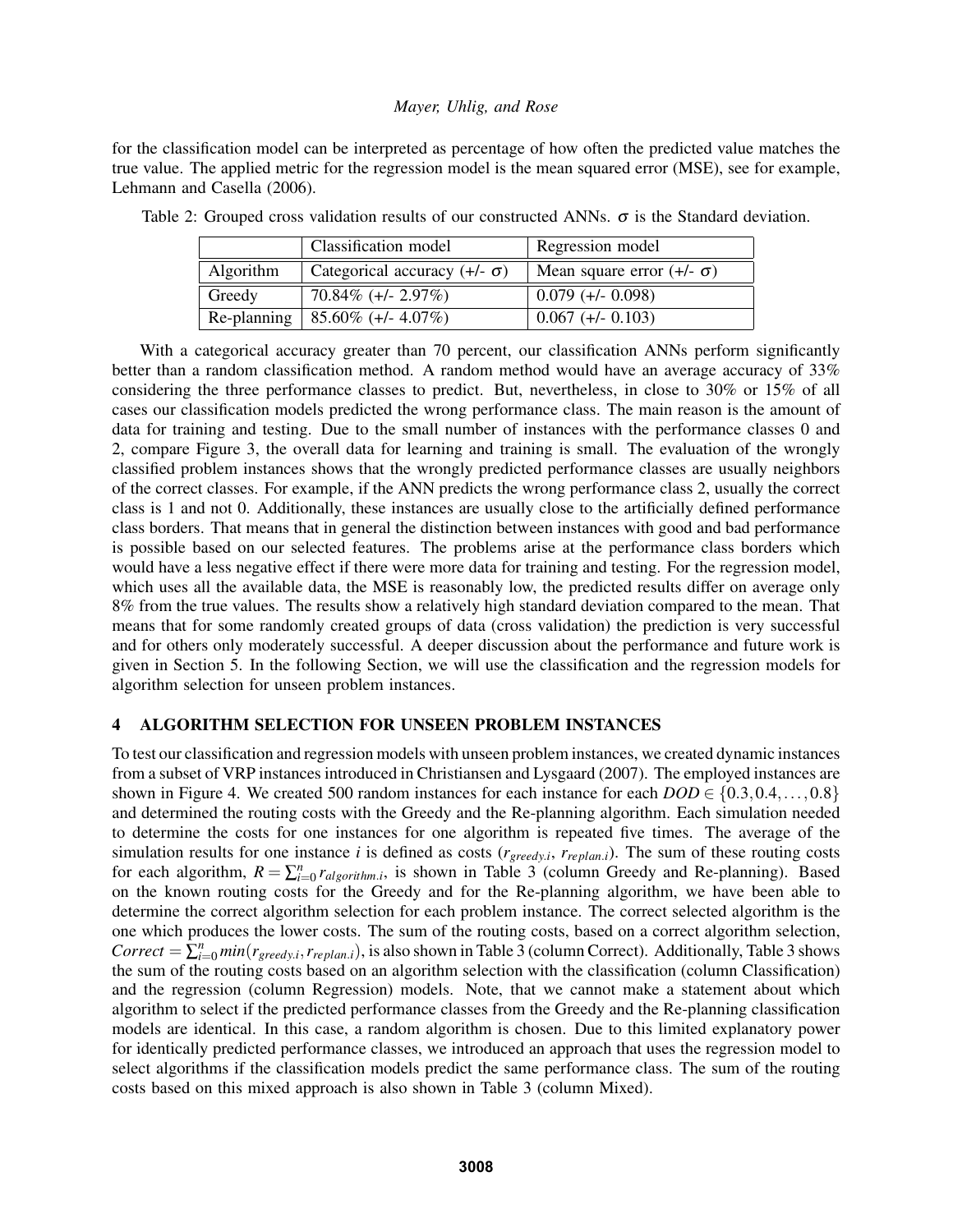

Figure 4: A subset of the stochastic VRP instances introduced in Christiansen and Lysgaard (2007). The dots represent the customer requests.

In general, the results show that we are able to successfully select algorithms for unseen problem instances with our approach. All our created selection methods (Classification, Regression, and Mixed) perform better compared to only taking either the Greedy or the Re-planning algorithm. The values from the correct selection (Table 3 column Correct) show, that both algorithms perform quite similar for all problem instances. The benefit of selecting the better performing algorithm amounts to approximately 1.5% for all randomly created dynamic problem instances based on the instances shown in Figure 4. This makes algorithm selection very difficult, because there are no problem instances where both algorithms perform significantly different. The predicted algorithm performance for both algorithms is likely to be very close to each other and the error probability is therefore high. On average our selection methods make the correct decision in 60% of the cases. Our results show that, in summary, decisions made with our selection methods are correct. In particular, whenever a decision has a significant impact, i.e., instances where different algorithms lead to considerably different results.

Table 3: Validation results of our constructed ANNs for unseen instances.

| 3,000 instances of | Greedy  | Re-planning | Correct | Classification | Regression | Mixed   |
|--------------------|---------|-------------|---------|----------------|------------|---------|
| A- $n33-k5$        | 2012196 | 2001882     | 1981276 | 2001861        | 2001140    | 2001506 |
| A- $n60$ -k9       | 2796131 | 2781403     | 2752825 | 2781382        | 2781195    | 2781284 |
| $E-n22-k4$         | 1244571 | 1241528     | 1229514 | 1241331        | 1241393    | 1241245 |
| $P-n50-k8$         | 1690522 | 1690202     | 1669857 | 1690191        | 1688828    | 1689087 |

### 5 CONCLUSION AND OUTLOOK

Our results show that our approach is able to reliably autonomously select the better performing algorithm for various known and unseen DVRP instances. Based on simulation results, we were able to derive characteristic DVRP instances from static problem instances, and developed and calculated features for these instances. The features in combination with the simulation results were the basis for our developed classification and regression models, which we trained to predict algorithm performance. The prediction of algorithm performance is the base for our successful autonomous algorithm selection. Currently, we only consider two different algorithms which perform similarly for different problem instances, compare Section 4. Future work will be the training and testing of classification or regression models based on simulation results of different DVRP algorithms and also of solving frameworks using different parameterization. Currently, a new DVRP solution approach based on the results from Mayer et al. (2017) is developed by us. For our performance prediction models, currently only 4 different structured problem instances are considered, compare Figure 2. The idea is to build a stronger basis for our performance prediction by considering more problem instances. We plan to include the very artificial structured VRP instances introduced in Golden et al. (1998) in our research. Another area of our future research considers the problem features. Currently, 16 features to describe the DVRP instances are used for our research. We have to investigate whether additional features lead to better performance prediction and thereby to better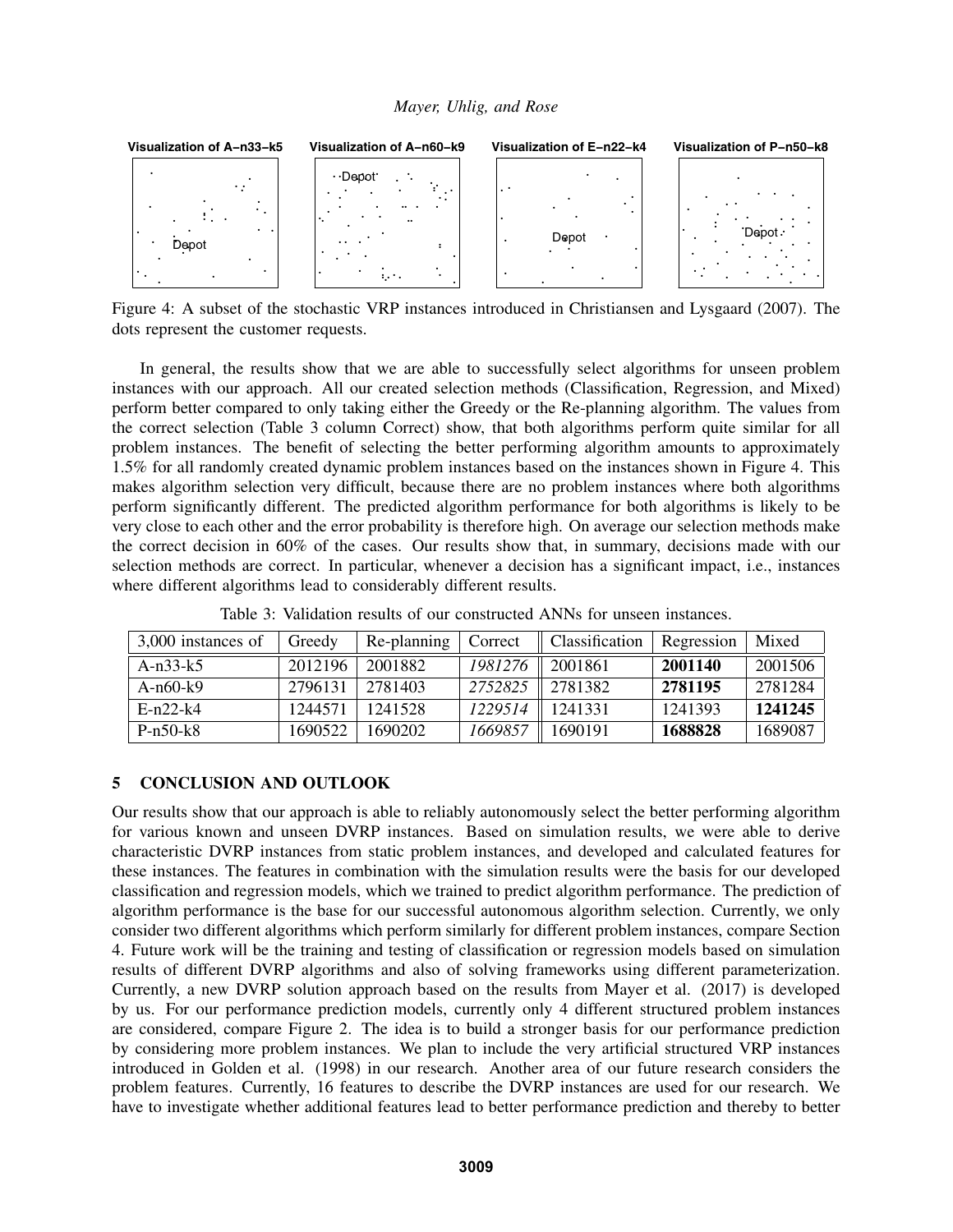algorithm selection. Beside considering more instances and more algorithms or features, the question occurs which evolved instances are good for training and testing purposes, compare Section 3. Currently, we are not verifying if an evolved instance is a good representative of the performance class. In future work, we have to find a metric which provides information about how good a certain instance represents a certain algorithm performance. A general future task is a deeper comparison between the classification and regression models. The predictions from the regression models are varying stronger, compare Table 2. But, the performance of the regression models is on average better for unseen problem instances. But, note that the classification models have limited explanatory power for instances where the different classification models predict the same performance classes. Even if the true algorithm results would vary strongly (compare Figure 3), if they are predicted to be in the same class, no reasonable algorithm selection can be done. A solution would be to have more classification models based on the results from more algorithms or to introduce more performance classes. But, more classes might lead to more wrong predictions for instances near to the new performance class borders, compare Section 3. In general, the artificially defined performance class borders which are needed for classification models lead to difficulties, e.g., on how to define them and on how to distribute the instances between them.

### REFERENCES

- Abadi, M., P. Barham, J. Chen, Z. Chen, A. Davis, J. Dean, M. Devin, S. Ghemawat, G. Irving, M. Isard, M. Kudlur, J. Levenberg, R. Monga, S. Moore, D. G. Murray, B. Steiner, P. Tucker, V. Vasudevan, P. Warden, M. Wicke, Y. Yu, and X. Zheng. 2016. "TensorFlow: A System for Large-scale Machine Learning". In *Proceedings of the 12th USENIX Conference on Operating Systems Design and Implementation*, OSDI'16, 265–283. Berkeley, CA, USA: USENIX Association.
- Basheer, I. A., and M. Hajmeer. 2000. "Artificial Neural Networks: Fundamentals, Computing, Design, and Application". *Journal of Microbiological Methods* 43(1):3–31.
- Bent, R. W., and P. Van Hentenryck. 2004. "Scenario-based Planning for Partially Dynamic Vehicle Routing with Stochastic Customers". *Operations Research* 52(6):977–987.
- Bridle, J. S. 1990. "Probabilistic Interpretation of Feedforward Classification Network Outputs, with Relationships to Statistical Pattern Recognition". In *Neurocomputing*, edited by F. F. Soulie and ´ J. Herault, 227–236. Berlin, Heidelberg: Springer. ´
- Burke, E., G. Kendall, J. Newall, E. Hart, P. Ross, and S. Schulenburg. 2003. "Hyper-Heuristics: An Emerging Direction in Modern Search Technology", In *Handbook of Metaheuristics*, edited by F. Glover and G. A. Kochenberger, 457–474. Boston, MA: Springer US.
- Cheeseman, P., B. Kanefsky, and W. M. Taylor. 1991. "Where the Really Hard Problems Are". In *Proceedings of the 12th International Joint Conference on Artificial Intelligence - Volume 1*, edited by J. Mylopoulos and R. Reiter, 331–337. San Francisco, CA, USA: Morgan Kaufmann Publishers Inc.
- Christiansen, C. H., and J. Lysgaard. 2007. "A Branch-and-price Algorithm for the Capacitated Vehicle Routing Problem with Stochastic Demands". *Operations Research Letters* 35(6):773–781.
- Christofides, N. 1976. "The Vehicle Routing Problem". *Revue française d'automatique, informatique, recherche operationnelle. Recherche op ´ erationnelle ´* 10(V1):55–70.
- Clarke, G., and J. W. Wright. 1964. "Scheduling of Vehicles from a Central Depot to a Number of Delivery Points". *Operations research* 12(4):568–581.
- Dantzig, G. B., and J. H. Ramser. 1959. "The Truck Dispatching Problem". *Management Science* 6(1):80–91.
- Garrido, P., and M. C. Riff. 2010. "DVRP: A Hard Dynamic Combinatorial Optimisation Problem Tackled by an Evolutionary Hyper-heuristic". *Journal of Heuristics* 16(6):795–834.
- Golden, B. L., E. A. Wasil, J. P. Kelly, and I.-M. Chao. 1998. "The Impact of Metaheuristics on Solving the Vehicle Routing Problem: Algorithms, Problem Sets, and Computational Results". In *Fleet Management and Logistics*, edited by T. G. Crainic and G. Laporte, 33–56. Boston, MA: Springer US.
- Gruler, A., A. Klüter, M. Rabe, and A. A. Juan. 2017. "A Simulation-Optimization Approach for the Two-Echelon Location Routing Problem Arising in the Creation of Urban Consolidation Centres". In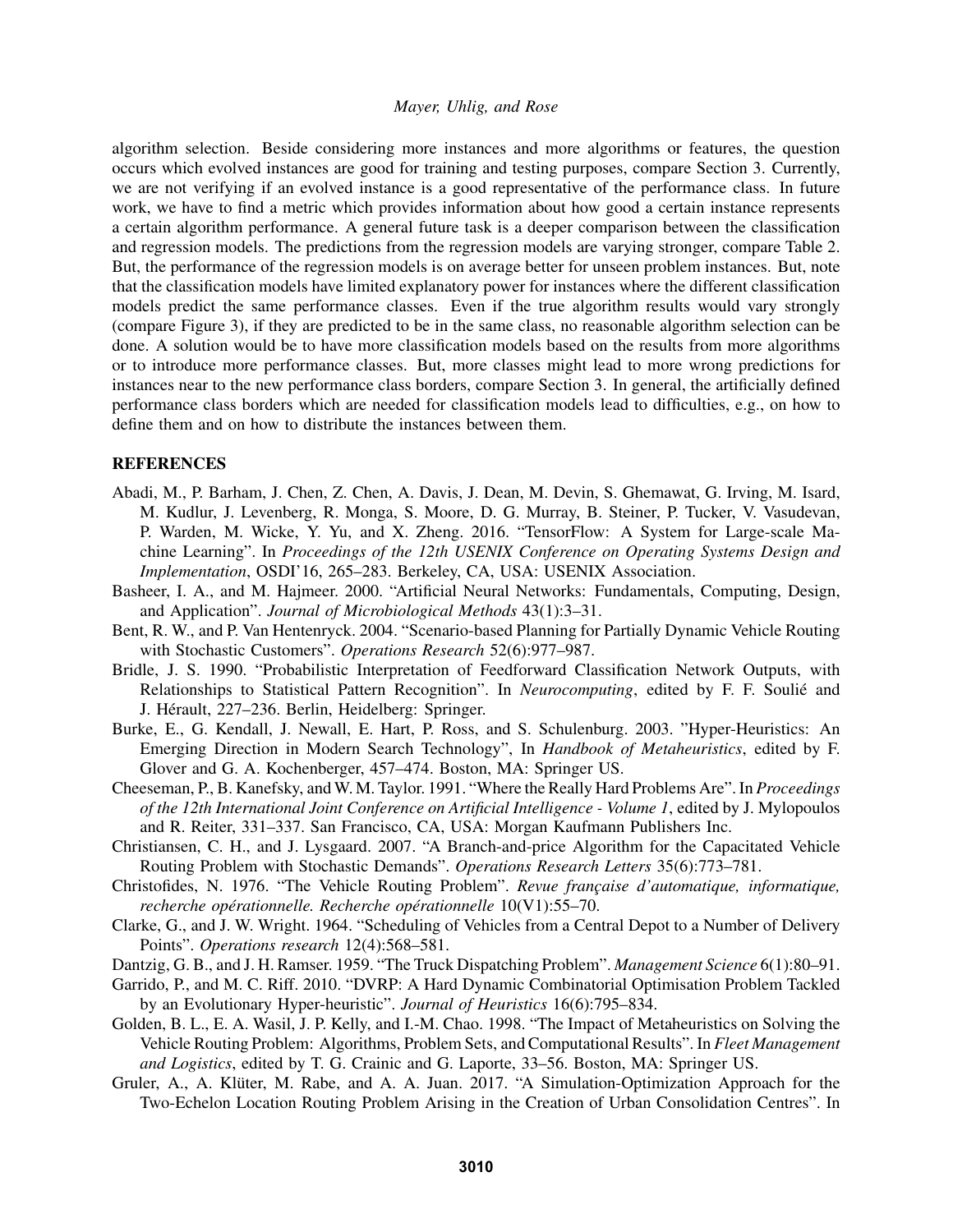*Simulation in Produktion und Logistik 2017*, edited by S. Wenzel and T. Peter, 129–138. Kassel: kassel university press.

- Juan, A. A., J. Faulin, S. E. Grasman, M. Rabe, and G. Figueira. 2015. "A Review of Simheuristics: Extending Metaheuristics to Deal with Stochastic Combinatorial Optimization Problems". *Operations Research Perspectives* 2:62–72.
- Juan, A. A., J. Faulin, J. Jorba, D. Riera, D. Masip, and B. Barrios. 2011. "On the use of Monte Carlo Simulation, Cache and Splitting Techniques to Improve the Clarke and Wright Savings Heuristics". *Journal of the Operational Research Society* 62(6):1085–1097.
- Kilby, P., P. Prosser, and P. Shaw. 1998. "Dynamic VRPs: A Study of Scenarios". *University of Strathclyde Technical Report*:1–11.
- Kingma, D. P., and J. Ba. 2015. "Adam: A Method for Stochastic Optimization". In *Proceedings of the International Conference on Learning Representations (ICLR)*. May 7<sup>th</sup>-9<sup>th</sup>, San Diego, CA, USA.
- Lahyani, R., M. Khemakhem, and F. Semet. 2015. "Rich Vehicle Routing Problems: From a Taxonomy to a Definition". *European Journal of Operational Research* 241(1):1–14.
- Larsen, A. 2000. *The Dynamic Vehicle Routing Problem*. Ph. D. thesis, Institute of Mathematical Modelling, Technical University of Denmark.
- Lehmann, E. L., and G. Casella. 2006. *Theory of Point Estimation*. 2rd ed. New York: Springer Science & Business Media.
- Lin, S., and B. W. Kernighan. 1973. "An Effective Heuristic Algorithm for the Traveling-salesman Problem". *Operations Research* 21(2):498–516.
- Lund, K., O. B. Madsen, and J. M. Rygaard. 1996. "Vehicle Routing with Varying Degree of Dynamism". Technical Report IMM-REP-1996-1, IMM Institute of Mathematical Modelling, Lyngby, Denmark.
- Mayer, T., T. Uhlig, and O. Rose. 2016. "An Open-source Discrete Event Simulator for Rich Vehicle Routing Problems". In *2016 IEEE 19th International Conference on Intelligent Transportation Systems (ITSC)*, edited by R. Rossetti and D. Wolf, 1305–1310. New York, USA: IEEE.
- Mayer, T., T. Uhlig, and O. Rose. 2017. "A Location Model for Dynamic Vehicle Routing Problems". In *Simulation in Produktion und Logistik 2017*, edited by S. Wenzel and T. Peter, 149–158. Kassel: kassel university press.
- Mersmann, O., B. Bischl, J. Bossek, H. Trautmann, M. Wagner, and F. Neumann. 2012. "Local Search and the Traveling Salesman Problem: A Feature-Based Characterization of Problem Hardness". In *Learning and Intelligent Optimization*, edited by Y. Hamadi and M. Schoenauer, 115–129. Berlin, Heidelberg: Springer.
- Mersmann, O., B. Bischl, H. Trautmann, M. Wagner, J. Bossek, and F. Neumann. 2013, October. "A Novel Feature-based Approach to Characterize Algorithm Performance for the Traveling Salesperson Problem". *Annals of Mathematics and Artificial Intelligence* 69(2):151–182.
- Muggeo, V. M. 2003. "Estimating Regression Models with Unknown Break-points". *Statistics in medicine* 22(19):3055–3071.
- Nair, V., and G. E. Hinton. 2010. "Rectified Linear Units Improve Restricted Boltzmann Machines". In *Proceedings of the 27th International Conference on Machine Learning (ICML)*, edited by J. Fürnkranz and T. Joachims, 807–814. USA: Omnipress.
- Pedregosa, F., G. Varoquaux, A. Gramfort, V. Michel, B. Thirion, O. Grisel, M. Blondel, P. Prettenhofer, R. Weiss, V. Dubourg et al. 2011. "Scikit-learn: Machine learning in Python". *Journal of machine learning research* 12(11):2825–2830.
- Pillac, V., M. Gendreau, C. Guéret, and A. L. Medaglia. 2013. "A Review of Dynamic Vehicle Routing Problems". *European Journal of Operational Research* 225(1):1–11.
- Psaraftis, H. N. 1980. "A Dynamic Programming Solution to the Single Vehicle Many-to-many Immediate Request Dial-a-ride Problem". *Transportation Science* 14(2):130–154.
- Psaraftis, H. N., M. Wen, and C. A. Kontovas. 2016. "Dynamic Vehicle Routing Problems: Three Decades and Counting". *Networks* 67(1):3–31.